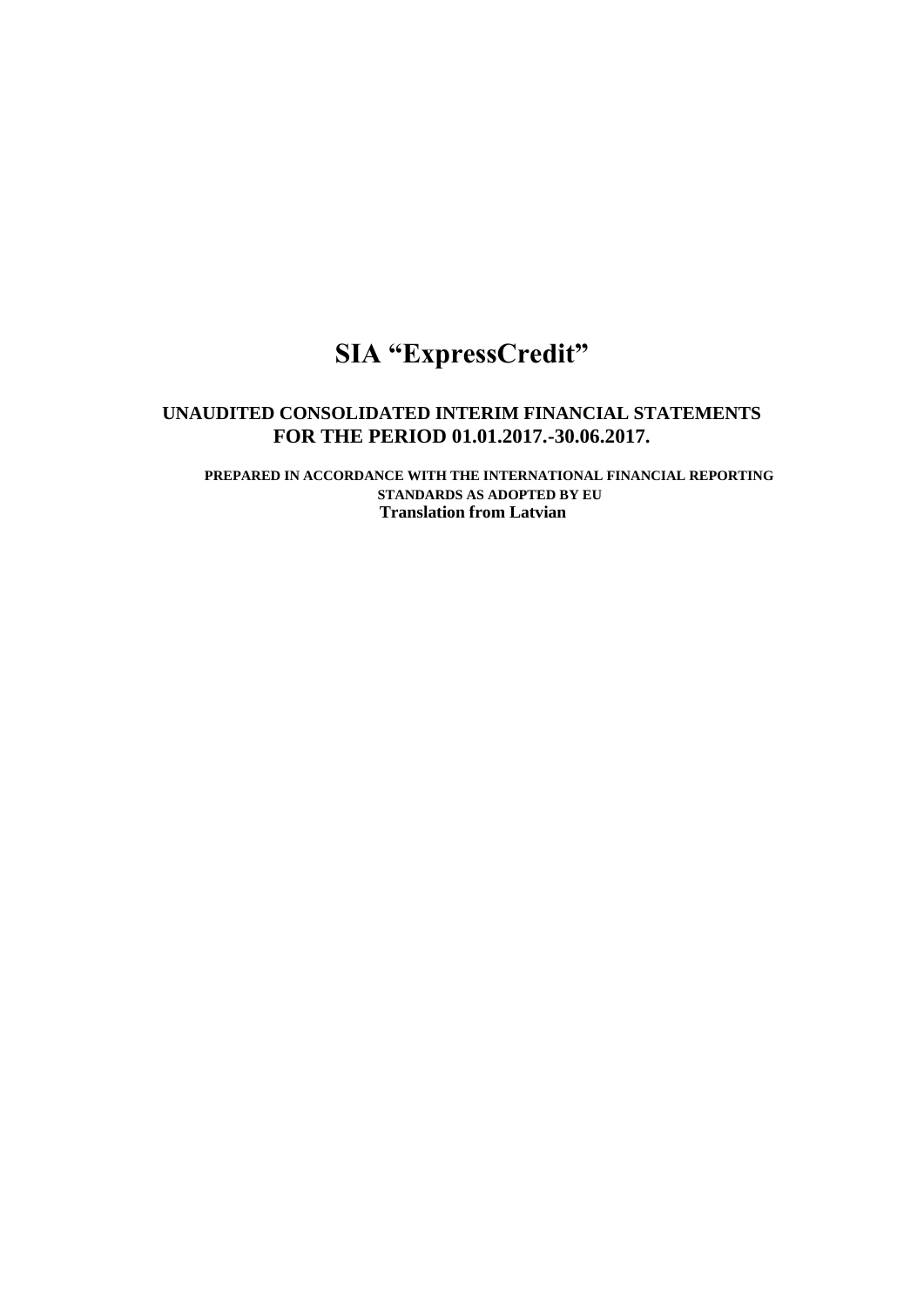# **TABLE OF CONTENTS**

| Information on the Group                 | 3 - 4 |
|------------------------------------------|-------|
| Statement of management's responsibility | 5     |
| Management report                        | 6     |
| Profit or loss account                   |       |
| <b>Balance sheet</b>                     | 8     |
| Statement of changes in equity           | 9     |
| Cash flow statement                      | 10    |
| <b>Notes</b>                             | 11    |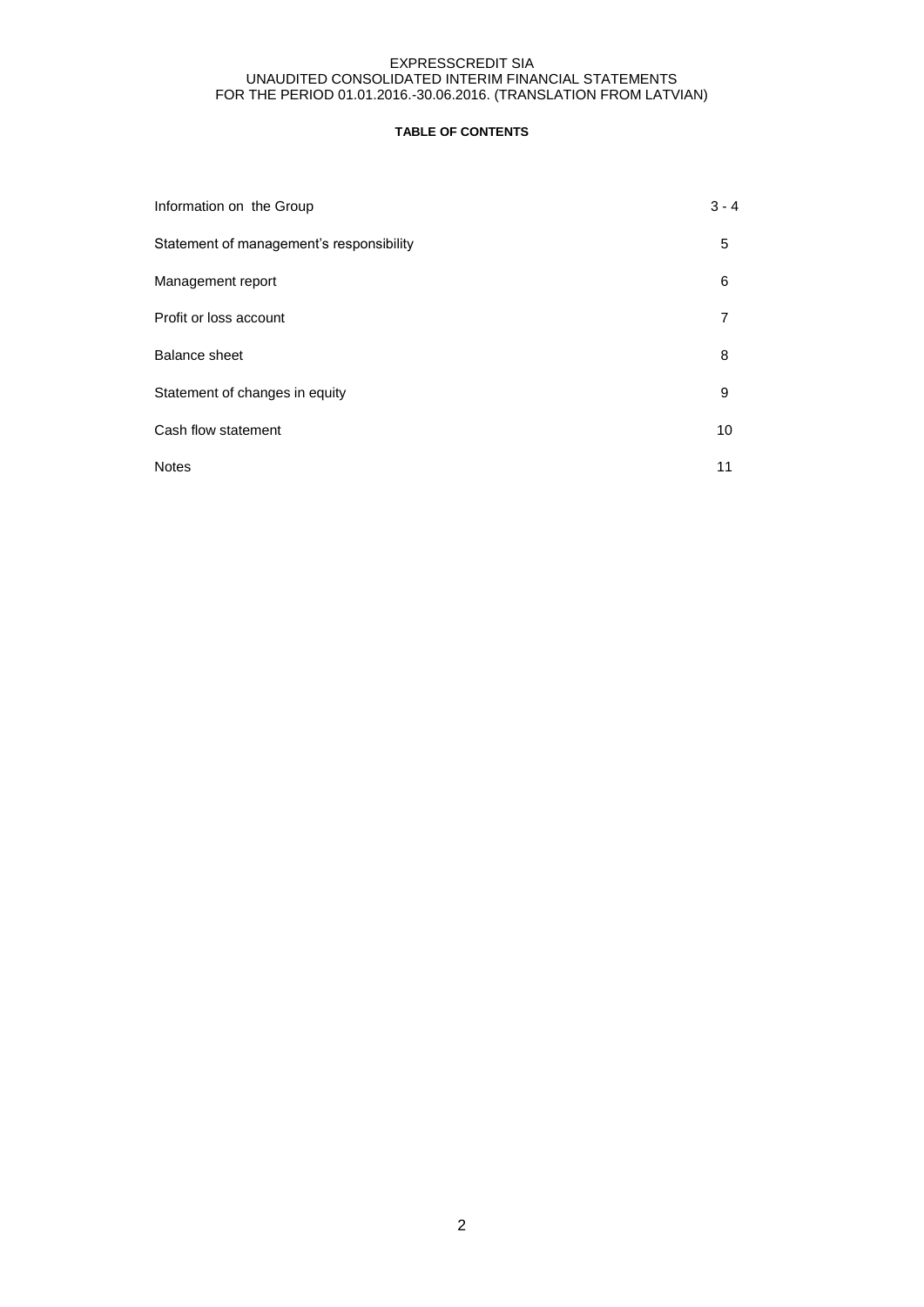# **Information on the Company**

| Name of the Company                                            | ExpressCredit SIA                                                                                                                                                                                                                               |
|----------------------------------------------------------------|-------------------------------------------------------------------------------------------------------------------------------------------------------------------------------------------------------------------------------------------------|
| Legal status of the Company                                    | Limited liability company                                                                                                                                                                                                                       |
| Number, place and date of registration                         | 40103252854 Commercial Registry<br>Riga, 12 October 2009                                                                                                                                                                                        |
| Operations as classified by NACE classification<br>code system | NACE2 64.92 Other credit granting<br>NACE2 47.79 Retail sale of second-hand goods in stores                                                                                                                                                     |
| Address                                                        | Raunas street 44 k-1,<br>Riga, LV-1039<br>Latvia                                                                                                                                                                                                |
| Names and addresses of shareholders                            | Lombards24.lv, SIA (till 05.05.2015. Express Holdings,<br>SIA) (51.00% - till 18.06.2015,<br>67.55% from 18.06.2015 till 23.12.2015,<br>65.86% from 23.12.2015 - 29.12.2016,<br>65.9942% from 29.12.2016),<br>Raunas street 44k-1, Riga, Latvia |
|                                                                | AE Consulting, SIA<br>(24.50% till 18.06.2015,<br>32.45% - from 18.06.2015 - 23.12.2015,<br>31.64% - from 23.12.2015 - 29.12.2016,<br>31.5058% from 29.12.2016),<br>Posma street 2, Riga, Latvia                                                |
|                                                                | Private individuals<br>$(2.5\% - from 23.12.2015)$                                                                                                                                                                                              |
| Ultimate parent company                                        | AS EA investments, reg. Nr. 40103896106<br>Raunas street 44k-1, Riga, Latvia                                                                                                                                                                    |
| Names and positions of Board members                           | Agris Evertovskis - Chairman of the Board<br>Kristaps Bergmanis - Member of the Board<br>Didzis Admidins - Member of the Board                                                                                                                  |
| Names and positions of Council members                         | leva Judinska-Bandeniece – Chairperson of the Council<br>Uldis Judinskis - Deputy Chairman of the Council<br>Ramona Miglane - Member of the Council                                                                                             |
| Financial period                                               | 1 January – 30 June 2017                                                                                                                                                                                                                        |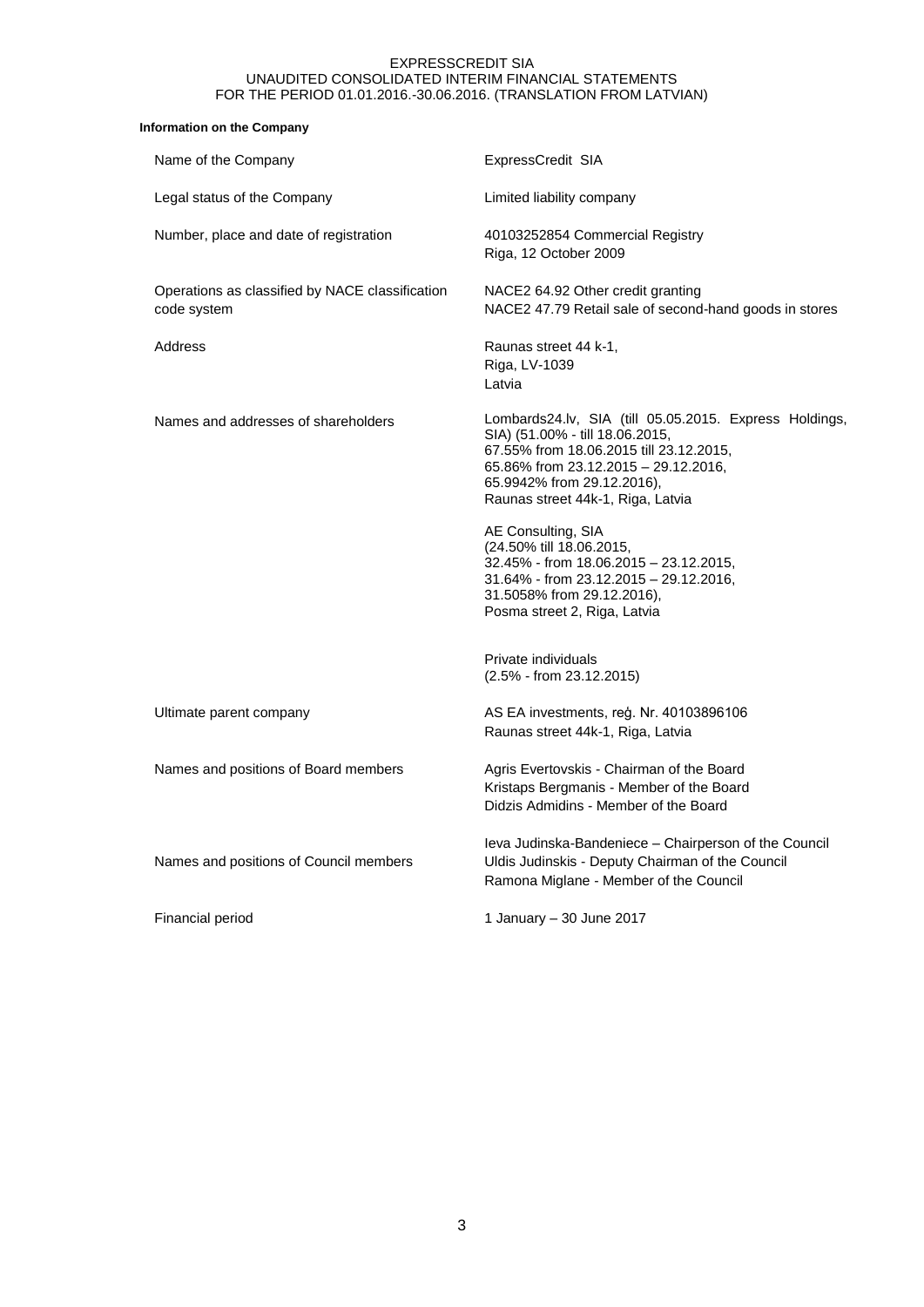# **Information on the Subsidiaries**

Date of acquisition of the subsidiary 22.10.2010 Number, place and date of registration of the subsidiary Address of the subsidiary **Raunas Street 44 k-1; Riga, LV 1039, Latvia** Operations as classified by NACE classification code system of the subsidiary

Date of acquisition of the subsidiary 23.02.2015 Number, place and date of registration of the subsidiary

Operations as classified by NACE classification code system of the subsidiary

Date of acquisition of the subsidiary 01.12.2015 Number, place and date of registration of the subsidiary Address of the subsidiary **Raunas Street 44 k-1, Riga, LV 1039, Latvia** Operations as classified by NACE classification code system of the subsidiary

Date of acquisition of the subsidiary 06.11.2015 Number, place and date of registration of the subsidiary Address of the subsidiary extending the Raunas Street 44 k-1, Riga, LV 1039, Latvia Operations as classified by NACE classification code system of the subsidiary

Date of acquisition of the subsidiary 03.05.2017. Number, place and date of registration of the subsidiary Operations of the subsidiary example of the subsidiary crediting services

Subsidiary **SIA ExpressInkasso** (parent company interest in subsidiary – 100%) 40103211998; Riga, 27 January 2009

> 66.1 Financial support services except insurance and pension accrual

Subsidiary **SIA MoneyMetro** (from 30.04.2015. līdz 29.07.2016. SIA Banknote, till 30.04.2015 – SIA Rīgas pilsētas lombards) (parent company interest in subsidiary – 100%) 40003040217, Riga, 06 December 1991

Address of the subsidiary **Raunas Street 44 k-1, Riga, LV 1039, Latvia (till** 30.04.2015 – Kalēju street 18/20, Riga) 64.92 Other financing services

Subsidiary **SIA EC Finance** (parent company interest in subsidiary – 100%) 40103950614, Riga, 01 December 2015

64.20 Activities of holding companies

Subsidiary **SIA EC Investments** (parent company interest in subsidiary – 100%) 40103944745, Riga, 06 November 2015

64.20 Activities of holding companies

Subsidiary **Cash Advance Bulgaria EOOD** (parent company interest in subsidiary – 100%) 204422780, Bulgaria, Sofia, 03 May 2017

Address of the subsidiary **49A, Bulgaria Blvd., fl. 4., office 30, Triaditsa region** 49A, Bulgaria Blvd., fl. 4., office 30, Triaditsa region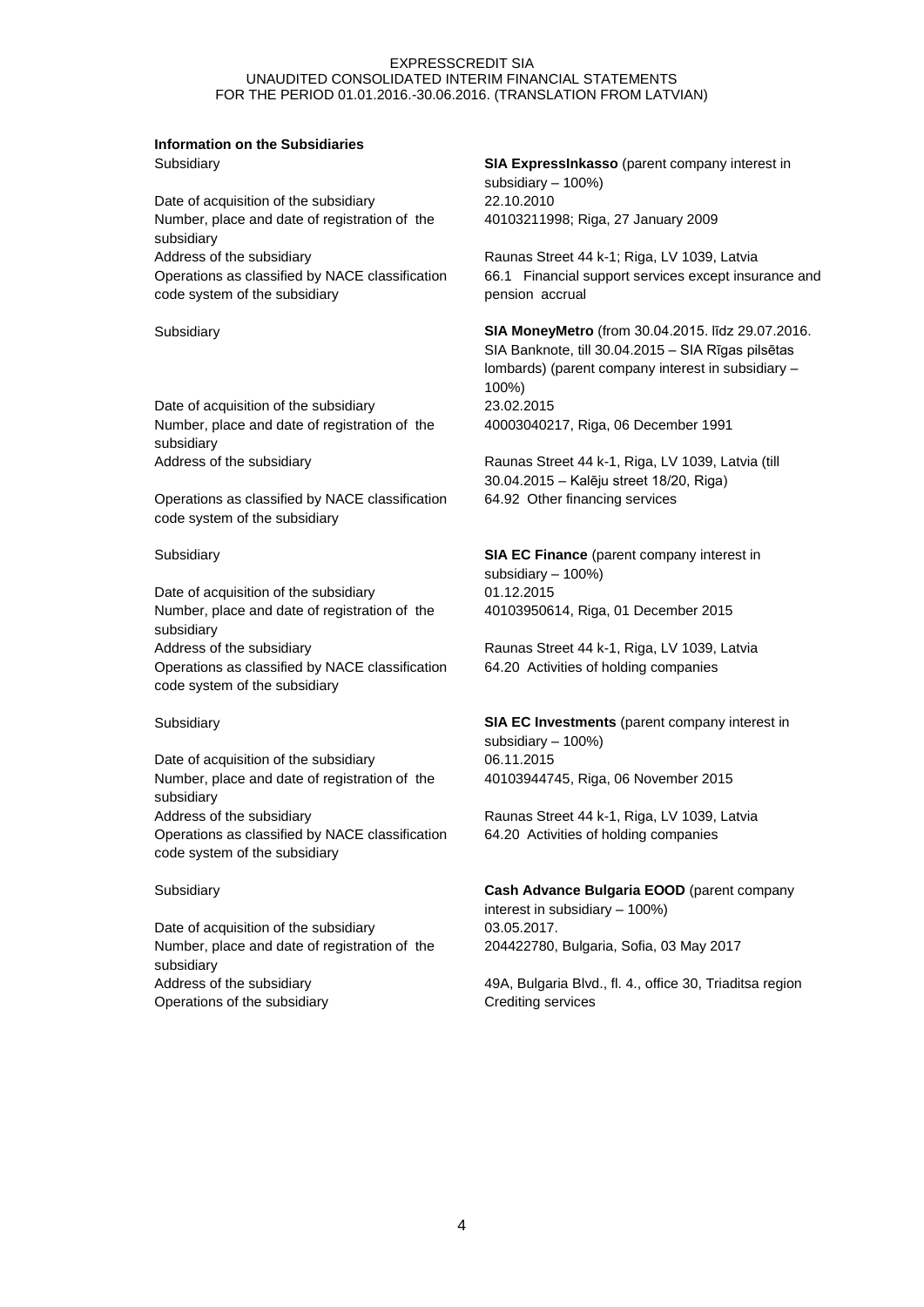#### **Statement of management`s responsibility**

The management of SIA "ExpressCredit" group is responsible for the preparation of the financial statements.

Based on the information available to the Board of the parent company of the Group, the financial statements are prepared on the basis of the relevant primary documents and statements in accordance with International Financial Reporting Standards as adopted by the European Union and present a true and fair view of the Group's assets, liabilities and financial position as at 30 June 2017 and its profit and cash flows for the period from 1 January to 30 June 2017.

The management of the parent company confirms that the accounting policies and management estimates have been applied consistently and appropriately. The management of the parent company confirms that the consolidated financial statements have been prepared on the basis of the principles of prudence and going concern.

The management of the parent company confirms that is responsible for maintaining proper accounting records and for monitoring, controlling and safeguarding the Group's assets. The management of the parent company is responsible for detecting and preventing errors, irregularities and/or deliberate data manipulation. The management of the parent company is responsible for ensuring that the Group operates in compliance with the laws of the Republic of Latvia.

The management report presents fairly the Group's business development and operational performance.

Agris Evertovskis Chairman of the Board Kristaps Bergmanis Member of the Board Didzis Ādmīdiņš Member of the Board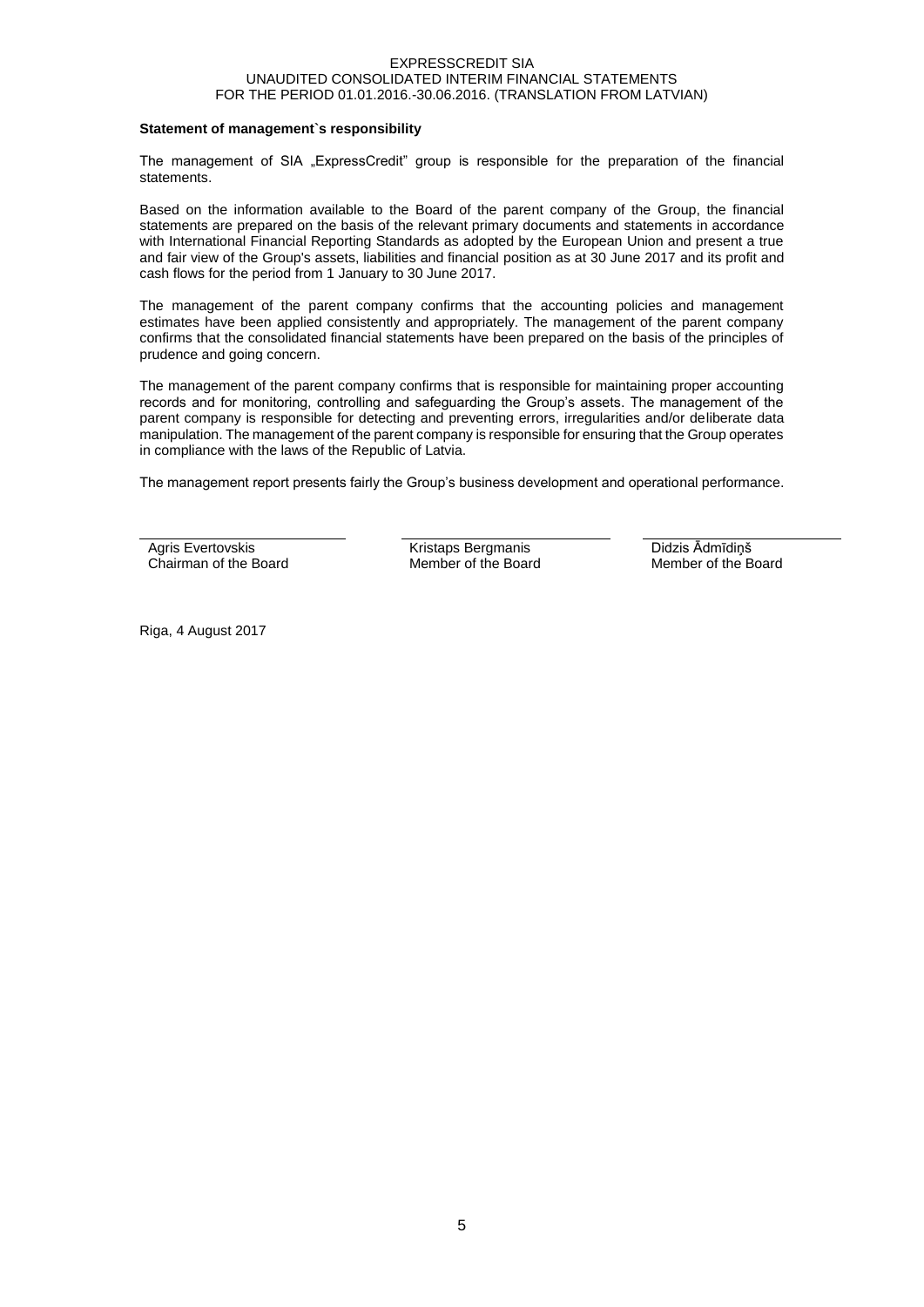#### **Group's performance during the period**

The Group's operations during the period from 1 January to 30 June 2017 has been successful. In line with plans, total revenue for the period was up by 25.4% against the 2016 respective period and reached 8 718 678 euro.

Following introduced business strategy, the Company focused on increasing the loan portfolio and costeffectiveness measures.

In the first half year 2017 the Group invested in the brand awareness of "Banknote" and "MoneyMetro". Additional investments were continued in IT systems development and training of staff to ensure a high service quality and to maintain high standards of customer service.

By implementing business strategy and all planned activities the following financial results of the Group were achieved in the period:

- during period net loan portfolio increased by 31.4% to 15.8 million euro;

- the Group's total assets at 30 June 2017 was 18.9 million euro;

- Consolidated profit for the first half year 2017 was 1 443 165 euro (in 2016 respective period EUR 334 729 euro)

The Group's loan portfolio was funded from the profits, from the cooperation with the mutual lending platform, as well as in the first half year 2017 the Group attracted funding of 600,000 euros with respect to emitted the closed bond issue of 5 million euros at the end of 2016. As at the end of period of the new bonds are subscribed for the total amount of 1 574 000 euro.

#### **Branches**

During the period from 1 January to 30 June 2017, continued to work on the branch network efficiency. As at 30 June 2017 the Group had 92 branches in 39 cities in Latvia (31.12.2016. - 91 branches in 39 cities).

### **Post balance sheet events**

There are no subsequent events since the last date of the reporting year, which would have a significant effect on the financial position of the Company as at 30 June 2016.

Agris Evertovskis Chairman of the Board Kristaps Bergmanis Member of the Board Didzis Ādmīdiņš Member of the Board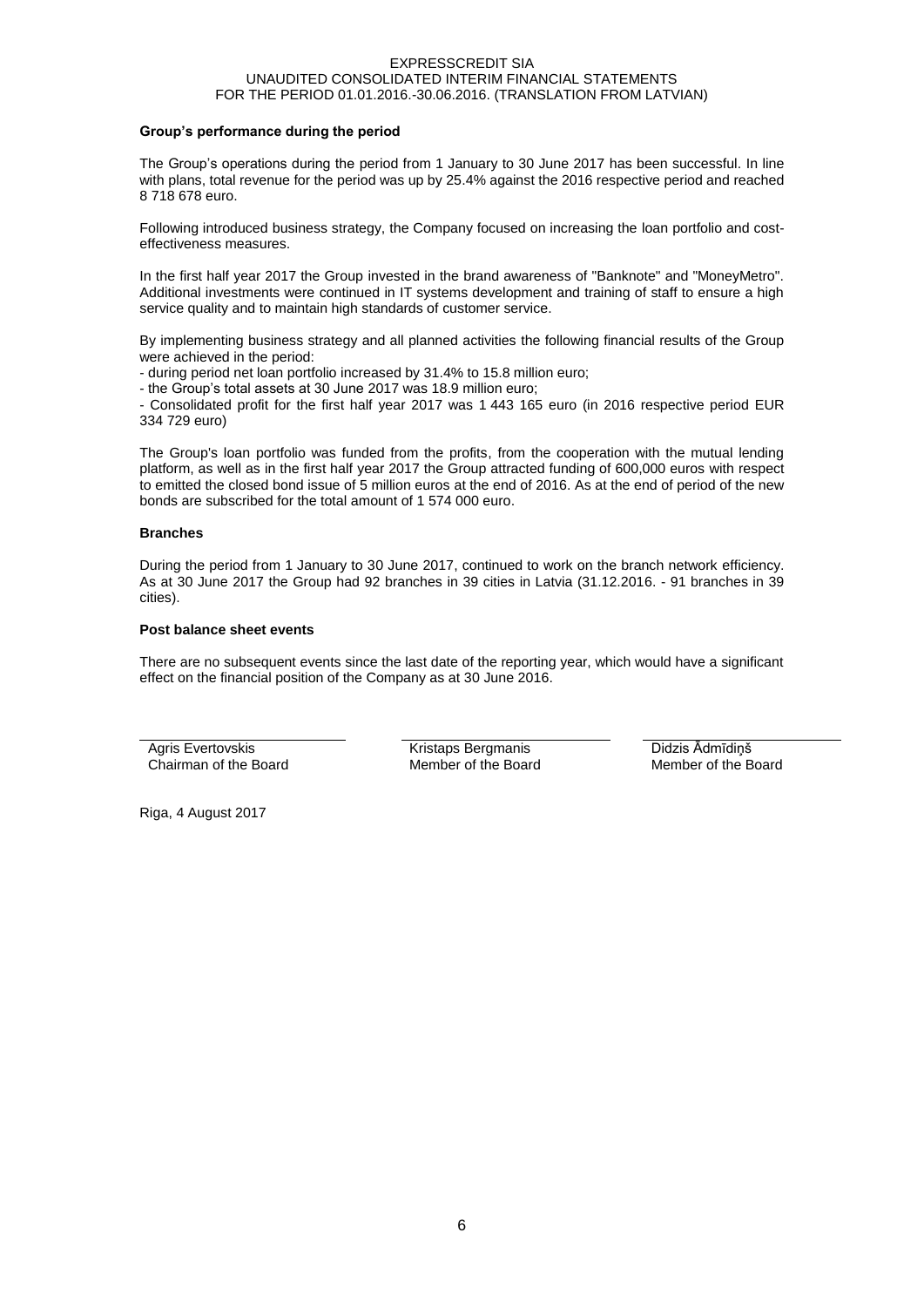# **Profit or loss account for the half year ended 30 June 2017**

|                                                                 | 01.01.2017.-<br>30.06.2017.<br><b>EUR</b> | 01.01.2016.-<br>30.06.2016.<br><b>EUR</b> |
|-----------------------------------------------------------------|-------------------------------------------|-------------------------------------------|
| Net sales                                                       | 1991345                                   | 2 398 301                                 |
| Cost of sales                                                   | (1328174)                                 | (1998605)                                 |
| Interest income and similar<br>income                           | 6727333                                   | 4 554 603                                 |
| Interest expenses and similar<br>expenses                       | (817644)                                  | (600913)                                  |
| <b>Gross profit</b>                                             | 6572860                                   | 4 353 386                                 |
| Selling expenses                                                | (2892499)                                 | (2348605)                                 |
| Administrative expenses                                         | (1065613)                                 | (1039412)                                 |
| Other operating income                                          | 34 326                                    | 389 274                                   |
| Other operating expenses                                        | (902 144)                                 | (935954)                                  |
| <b>Profit before taxes</b>                                      | 1746930                                   | 418 689                                   |
| Corporate income tax for the<br>reporting year<br>Deferred tax  | (303765)                                  | (83960)                                   |
| <b>Current periods's profit</b>                                 | 1 443 165                                 | 334 729                                   |
| Earnings per share                                              | 0.93                                      | 0.78                                      |
| Diluted earnings per share                                      | 0.93                                      | 0.78                                      |
| Comprehensive income statement the half year ended 30 June 2017 |                                           |                                           |
|                                                                 | 01.01.2017.-<br>30.06.2017.<br><b>EUR</b> | 01.01.2016.-<br>30.06.2016.<br><b>EUR</b> |
| <b>Current period's profit</b><br>Other comprehensive income    | 1 443 165                                 | 334 729                                   |
| <b>Total comprehensive income</b>                               | 1 443 165                                 | 334 729                                   |

Agris Evertovskis Chairman of the Board Kristaps Bergmanis Member of the Board Didzis Ādmīdiņš Member of the Board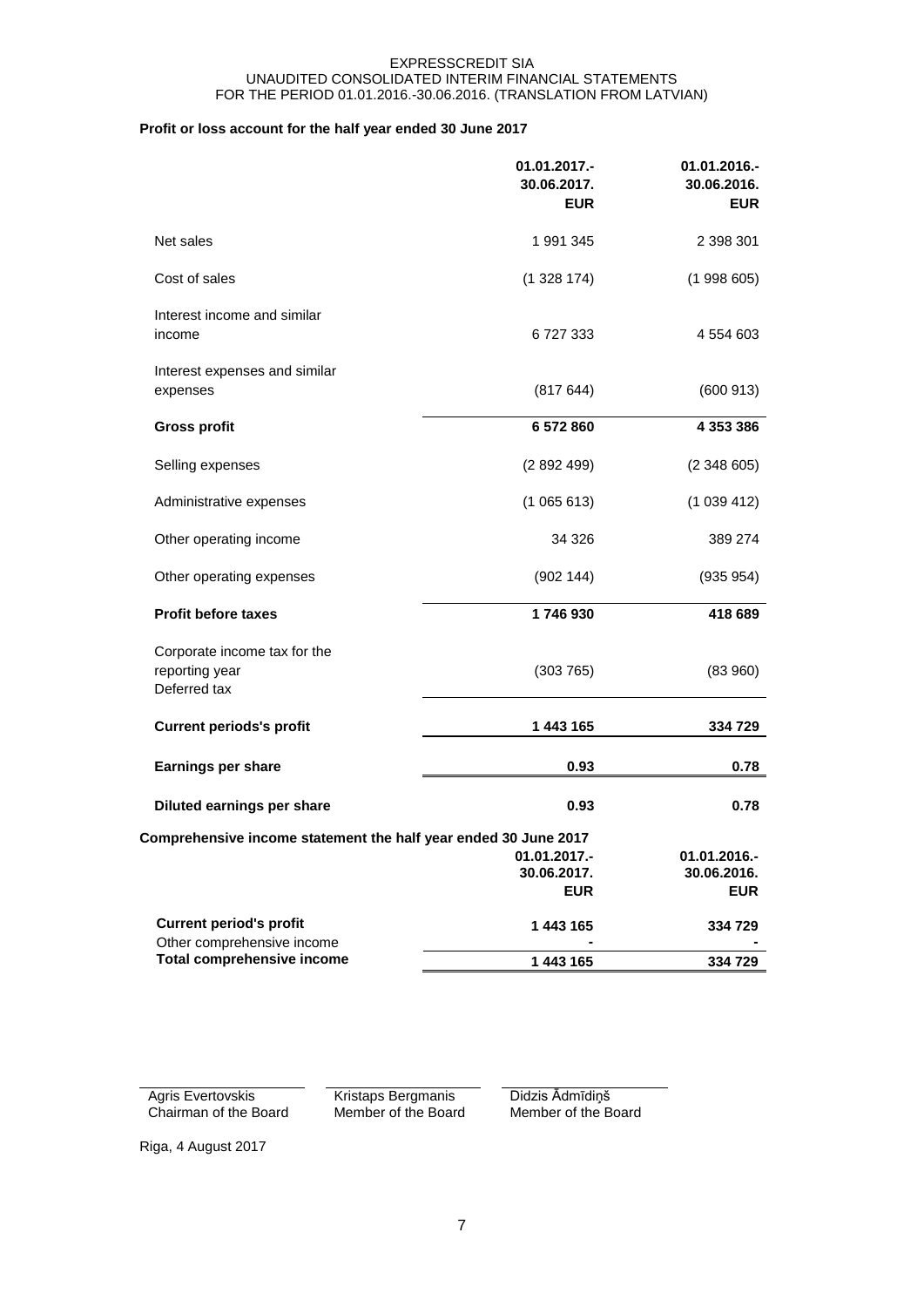| Balance sheet as at 30 June 2017                 | 30.06.2017. | 31.12.2016. |
|--------------------------------------------------|-------------|-------------|
|                                                  | <b>EUR</b>  | <b>EUR</b>  |
| <b>Assets</b>                                    |             |             |
| Long term investments                            |             |             |
| Fixed assets and intangible assets, goodwill     | 569 481     | 581 905     |
| Loans and receivables                            | 1 492 520   | 964 108     |
| Loans to shareholders and management             | 854 646     | 1 216 601   |
| Other investments                                | 20          | 20          |
| Deferred tax asset                               | 145 252     | 145 252     |
| Total long-term investments:                     | 3 061 919   | 2 907 886   |
| <b>Current assets</b>                            |             |             |
| Goods for sale                                   | 686 480     | 700 715     |
| Loans and receivables                            | 13 689 320  | 10 591 251  |
| Receivables from affiliated companies            | 408 392     | 169 146     |
| Other debtors                                    | 232 003     | 249 958     |
| Deferred expenses                                | 58 382      | 92 741      |
| Assets held for sale                             | 6 000       | 1 000       |
| Cash and bank                                    | 842 371     | 1 279 410   |
| <b>Total current assets:</b>                     | 15 922 948  | 13 084 221  |
| <b>Total assets</b>                              | 18 984 867  | 15 992 107  |
| <b>Liabilities</b>                               |             |             |
| Shareholders' funds:                             |             |             |
| Share capital                                    | 1 500 000   | 1 500 000   |
| Prior years' retained earnings                   | 1 306 065   | 345 348     |
| Current year's profit                            | 1 443 165   | 960 717     |
| Total shareholders' funds:                       | 4 249 230   | 2806065     |
| <b>Creditors:</b>                                |             |             |
| Long-term creditors:                             |             |             |
| Bonds issued                                     | 5 251 760   | 5 213 760   |
| Other borrowings                                 | 596 256     | 1 292 032   |
| <b>Total long-term creditors:</b>                | 5848016     | 6 505 792   |
| <b>Short-term creditors:</b>                     |             |             |
| Bonds issued                                     | 1 005 291   | 1 017 773   |
| Other borrowings                                 | 6 843 762   | 4 847 977   |
| Accounts payable to affiliated companies         | 334         | 181         |
| Trade creditors and accrued liabilities          | 737 045     | 735 137     |
| Taxes and social insurance                       | 301 189     | 79 182      |
| Total short-term creditors:                      | 8 887 621   | 6 680 250   |
| <b>Total liabilities and shareholders' funds</b> | 18 984 867  | 15 992 107  |

Agris Evertovskis Chairman of the Board Kristaps Bergmanis Member of the Board Didzis Ādmīdiņš Member of the Board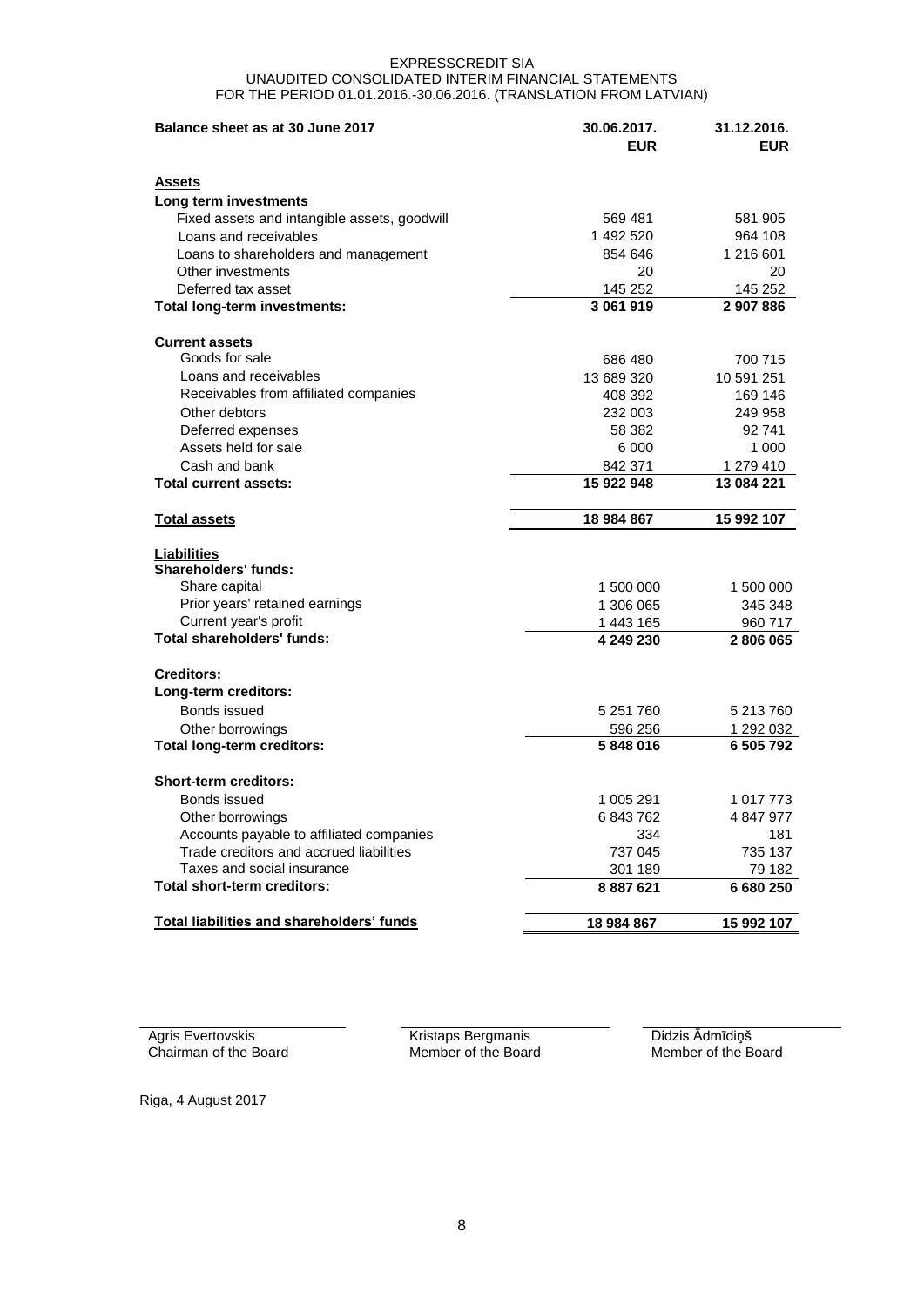# **Statement of changes in equity of the Group for the half year ended 30 June 2017**

|                                                      | <b>Share capital</b> | Prior years'<br>retained | <b>Current year's</b><br>profit | <b>Total</b>  |  |
|------------------------------------------------------|----------------------|--------------------------|---------------------------------|---------------|--|
|                                                      | <b>EUR</b>           | earnings<br><b>EUR</b>   | <b>EUR</b>                      | <b>EUR</b>    |  |
| As at 31 December 2015                               | 426 861              | 387 704                  | 1512464                         | 2 3 2 7 0 2 9 |  |
| Dividends paid                                       |                      | (700000)                 |                                 | (700000)      |  |
| Prior years' retained<br>earnings of subsidiary sold |                      |                          | 18 319                          | 18 3 19       |  |
| Profit transfer                                      | 873 139              | 657 644                  | (1530783)                       |               |  |
| Enlarged share capital                               | 200 000              |                          |                                 | 200 000       |  |
| Profit for the year                                  |                      |                          | 960 717                         | 960 717       |  |
| As at 31 December 2016                               | 1 500 000            | 345 348                  | 960 717                         | 2806065       |  |
| Profit transfer                                      |                      | 960 717                  | (960717)                        |               |  |
| Profit for the period                                |                      |                          | 1 443 165                       | 1 443 165     |  |
| As at 30 June 2017                                   | 1 500 000            | 1 306 065                | 1 443 165                       | 4 249 230     |  |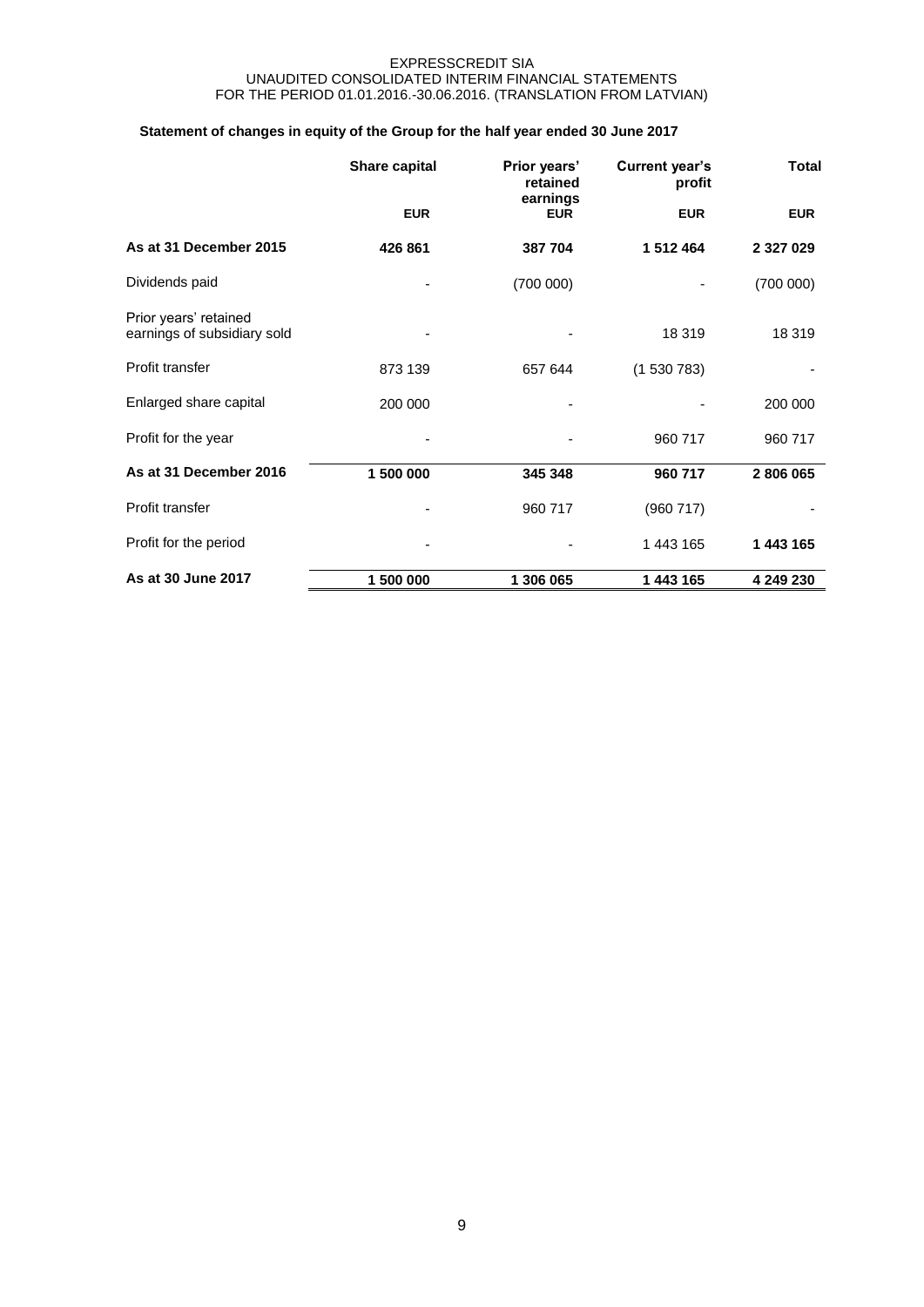# **Cash flow statement for the half year ended 30 June 2017**

| 311 HOW Statement for the name year ended 50 June 2017 | 01.01.2017.-<br>30.06.2017.<br><b>EUR</b> | 01.01.2016.-<br>30.06.2016.<br><b>EUR</b> |
|--------------------------------------------------------|-------------------------------------------|-------------------------------------------|
| <b>Cash flow from operating activities</b>             |                                           |                                           |
| Profit before extraordinary items and taxes            | 1746930                                   | 418 689                                   |
| Adjustments for:                                       |                                           |                                           |
| a) fixed assets and intangible assets                  |                                           |                                           |
| depreciation                                           | 103 779                                   | 98 615                                    |
| b) accruals and provisions (except for                 |                                           |                                           |
| provisions for bad debts)                              | 12 187                                    | 65 173                                    |
| c) write-off of provisions                             | 31 528                                    | (78452)                                   |
| d) cessation results                                   | 867 892                                   | 1 451 394                                 |
| e) interest income                                     | (6727333)                                 | (438939)                                  |
| f) interest and similar expense                        | 817 644                                   | 600 913                                   |
| g)(profit)/loss on fixed assets disposal               | (7615)                                    |                                           |
| h) other adjustments                                   | 30 218                                    |                                           |
| Loss before adjustments of working                     |                                           |                                           |
| capital and short-term liabilities                     | (3124770)                                 | (1833067)                                 |
| Adjustments for:                                       |                                           |                                           |
| a) (increase)/ decrease in consumer                    |                                           |                                           |
| loans issued (core business) and other                 | (5028562)                                 | (2065698)                                 |
| debtors                                                |                                           |                                           |
| b) stock increase                                      | (17293)                                   | (675 365)                                 |
| c) trade creditors' (decrease)/ increase               |                                           | (32 580)                                  |
|                                                        | 30 289                                    |                                           |
| Gross cash flow from operating activities              | (8140336)                                 | (4606710)                                 |
| Corporate income tax payments                          | (91918)                                   | (151 206)                                 |
| Interest income                                        | 6700126                                   | 4 336 633                                 |
| Interest paid                                          | (835 351)                                 | (601 040)                                 |
| Net cash flow from operating activities                | (2367479)                                 | (1022323)                                 |
|                                                        |                                           |                                           |
| <b>Cash flow from investing activities</b>             |                                           |                                           |
| Acquisition of fixed assets and intangibles            | (94986)                                   | (67175)                                   |
| Proceeds from sales of fixed assets and                |                                           |                                           |
| intangibles                                            | 28 459                                    | 65                                        |
| Loans issued/repaid (other than core                   |                                           |                                           |
| business of the Company) (net)                         | 669 171                                   | (1969886)                                 |
| Acquisition of assets for sale                         | (5000)                                    |                                           |
| Net cash flow from investing activities                | 597 644                                   | (2 036 996)                               |
| <b>Cash flow from financing activities</b>             |                                           |                                           |
| Loans received and bonds issued (net)                  | 4 574 720                                 | 2 235 866                                 |
| Redemption/purchase of bonds                           | (1368000)                                 | (500000)                                  |
| Loans repaid                                           | (1831763)                                 | 911 278                                   |
| Finance lease payments                                 | (42161)                                   | (27179)                                   |
| Dividends paid                                         |                                           |                                           |
| Net cash flow from financing activities                | 1 332 796                                 | 2619965                                   |
|                                                        |                                           |                                           |
| Net cash flow of the reporting period                  | (437 039)                                 | (439 354)                                 |
| Cash and cash equivalents at the                       |                                           |                                           |
| beginning of the reporting period                      | 1 279 410                                 | 1 129 695                                 |
| Cash and cash equivalents at the end of                |                                           |                                           |
| reporting period                                       | 842 371                                   | 690 341                                   |
|                                                        |                                           |                                           |